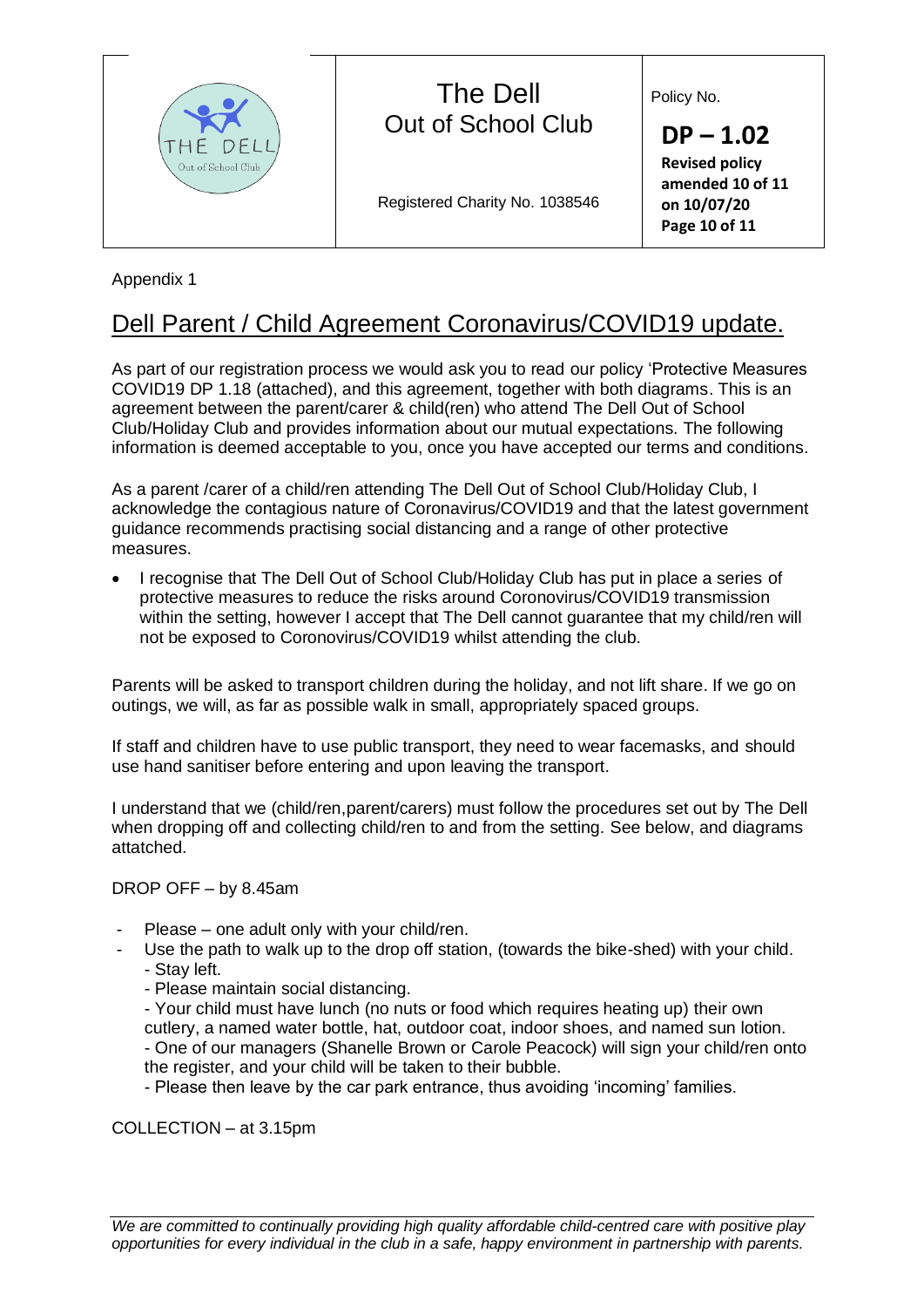

- Again, one adult only to collect, please use the path to walk up to the collection station (towards the bike shed)
- Stay left
- Continue to social distance.
- Please remain social distancing in the marked areas.
- When the children come out of their bubble classrooms, they will congregate in their bubbles on the playground opposite the tree-house.
- Carole or Shanelle will call out the name of the child/ren belonging to the first family in the collection bubble.
- Once in your care, we will sign your child/ren out of our registers.
- Then please make your way out of the school grounds, maintaining social distancing via the car park entrance/exit.

As a keystone of preventing the transmission of the virus to the other children, staff and parents, and to indicate that I understand the importance of vigilance regarding Coronavirus COVID19, I confirm that:

- My child is not experiencing any Coronavirus COVID19 symptoms such as:
- A high temperature this means you feel hot to touch on your chest or back (you do not need to measure your temperature.)
- A new, continuous cough this means coughing a lot more than an hour, or 3 or more coughing episodes in 24 hours (if you usually have a cough, it may be worse than usual.)
- A loss or change to your sense of smell or taste (anosmia) this means you have noticed you cannot smell or taste anything, or things taste or smell different to normal.

(Most people with Coronavirus (COVID 19) have at least 1 of these symptoms.)

I also state that:

- My child/ren have not tested positive for CoronavirusCOVID19, or been advised by NHS Test & Trace to self-isolate.
- My child/ren have not been in contact with anyone in our household who has Coronavirus COVID19 symptoms or who has been advised by NHS Test &Trace to selfisolate.
- My child has not travelled abroad to any country other than those identified 'safe' by the government in the last 14 days.
- My child is capable of following the club rules and guidelines relating to protective measures, such as not mixing with children in other bubbles, washing their hands regularly, coughing and sneezing into tissue and disposing of it safely, or coughing sneezing into the crook of their elbow, not touching other children. I understand that if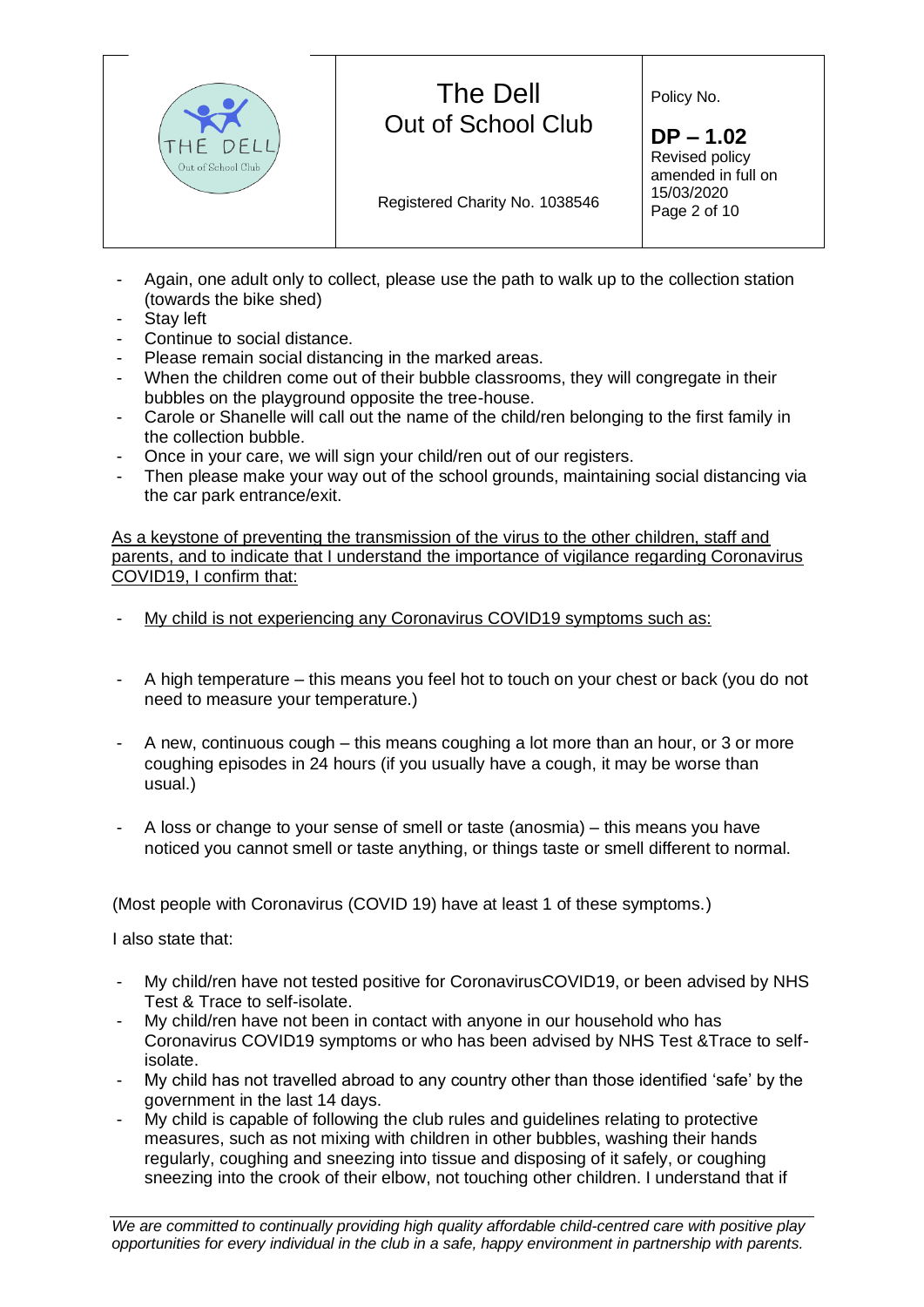

they are unwilling to follow the club rules they may not be allowed to attend future sessions.

If any of the above circumstances change, I will not bring my child into the club and will notify the club staff immediately.

### **The Dell aim to**

- Provide suitably trained, vetted and qualified/experienced staff.
- Provide child-centred care in a safe environment.
- Provide a range of positive enjoyable play opportunities, the majority of which will be outside where possible, which offer appropriate physical and mental stimulation for every individual.
- Remind and help the children learn how to follow and keep the Dell Children's Rules, Protective Measures, and Safety Rules.
- Be welcoming to parents at the club, AGM and Open Meetings.
- Keep parents informed about their child (whilst at the Dell).
- Keep parents informed of activities and events.
- Keep fees as low as realistically possible.

#### **Parents are expected to**

- Encourage their child to keep the Dell Protective Measures, Children's Rules and Safety Rules.
- Observe the rules and conditions of use.
- Let the staff know of any concerns or problems that might affect their child's or others behaviour and safety.
- Support Dell staff and the voluntary management committee in achieving its objectives.
- Not send children if they are unwell.
- Treat Staff with respect.

#### **Children are expected to**

- Enjoy their time at the Dell.
- Be aware of the rules of the Dell and behave appropriately.
- Respect one another and accept differences of race, gender, ability, age and religion.
- Be as independent as they can be by understanding and monitoring their own selfdiscipline.
- Choose and participate in a variety of activities.
- Ask staff or volunteers for help if needed.

*Approved by:*

*Co-ordinator Chair Review Date:* 

*We are committed to continually providing high quality affordable child-centred care with positive play opportunities for every individual in the club in a safe, happy environment in partnership with parents.*